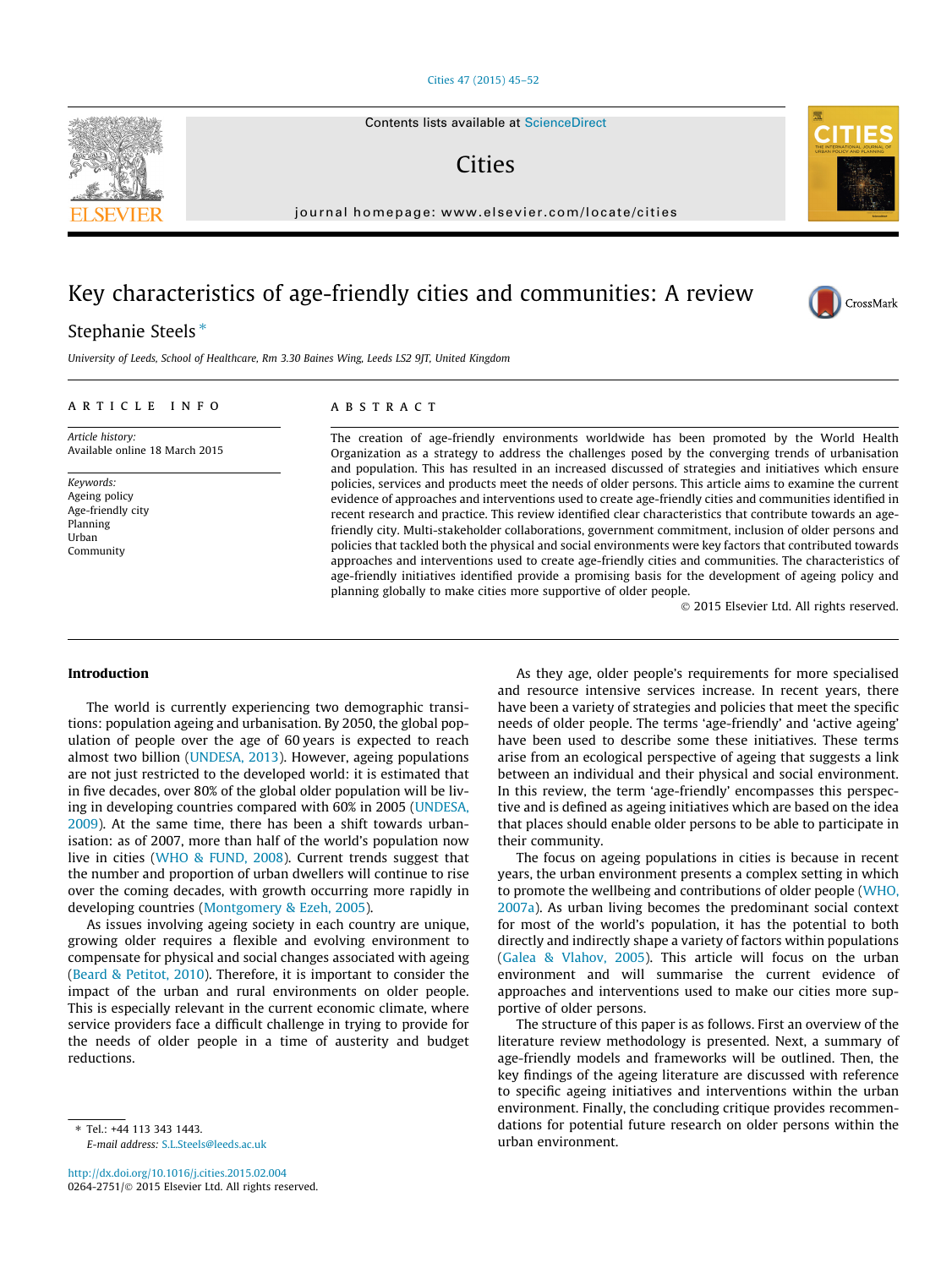# Methodology

The structured review focused on international literature and where possible, included ageing studies from low and middle income countries. Articles for inclusion were identified through a search of PubMed, Web of Knowledge and PAIS international (Fig. 1). Articles were searched from January 1st 2009 to September 31st 2014, including the following key words in the title or abstract field: 'age-friendly', 'older person', 'ageing in place', 'community' and 'city'. A search of the World Wide Web using the search engine Google was used to obtain grey literature such as policy papers, government reports and reports by other research institutions. The University of Leeds library was also utilised to search for literature. Relevant materials were also selected through examining references in review articles and reports.

The search identified 1464 articles. The abstracts and titles were reviewed by one reviewer according to the following inclusion and exclusion criteria that had been decided prior to conducting the article search: English language studies set within the general older population with a focus on community-based interventions or approaches within the city context that are associated with creating an age-friendly city or community. Articles were excluded where the study population did not include adults described as older persons, elderly or senior; studies based in rural areas; conference proceedings; and abstracts without full text articles. If it could not be determined from the abstract whether or not the article met all selection criteria, the article was accepted for further review. Ninety articles were reviewed in full. A total of 64 articles were finally identified. Identified age-friendly models and frameworks found are presented in [Table 1](#page-2-0).

#### Results and discussion

The literature review identified different terminologies were used to describe and define the age-friendly environment. These include 'age-friendly city', 'age-friendly community', 'liveable city' and 'active ageing'. The difference in terminologies is not problematic but illustrates the range of policies and initiatives emphasised by policy makers, local community programmes and researchers. The difference in terminology used is also illustrated in the agefriendly models and frameworks that were identified. Some were designed to guide or 'frame' a topic of enquiry whilst others described a more conceptual process through which age-friendly research enquires could be made. For example, [Greenfield,](#page-6-0) [Scharlach, Lehning, and Davitt \(2012\)](#page-6-0) provide a process driven conceptual framework which focuses on ageing in place. This framework draws on activities and services provided by two programmes which emphasize and promote ageing in place in the U.S. These two programmes are: Naturally Occurring Retirement Community Supportive Service Programmes (NORC programmes) and Villages. The conceptual framework identifies three categories of activities and services that could potentially lead to different levels of outcomes: initial, immediate and long term. This was completed by summarising the evidence linking the activities and services to likely outcomes ([Greenfield et al., 2012\)](#page-6-0).

Elsewhere, [Menec, Means, Keating, Parkhurst, and Eales \(2011\)](#page-6-0) build on the WHO framework through the application of ecological theory to provide a general framework for understanding the interrelationships between the environment and the person living within it. In conceptualising age-friendly communities, the authors choose social connectivity as a cross-cutting benefit of an agefriendly community environment. This theme links the policy



Fig. 1. Flow chart of article selection.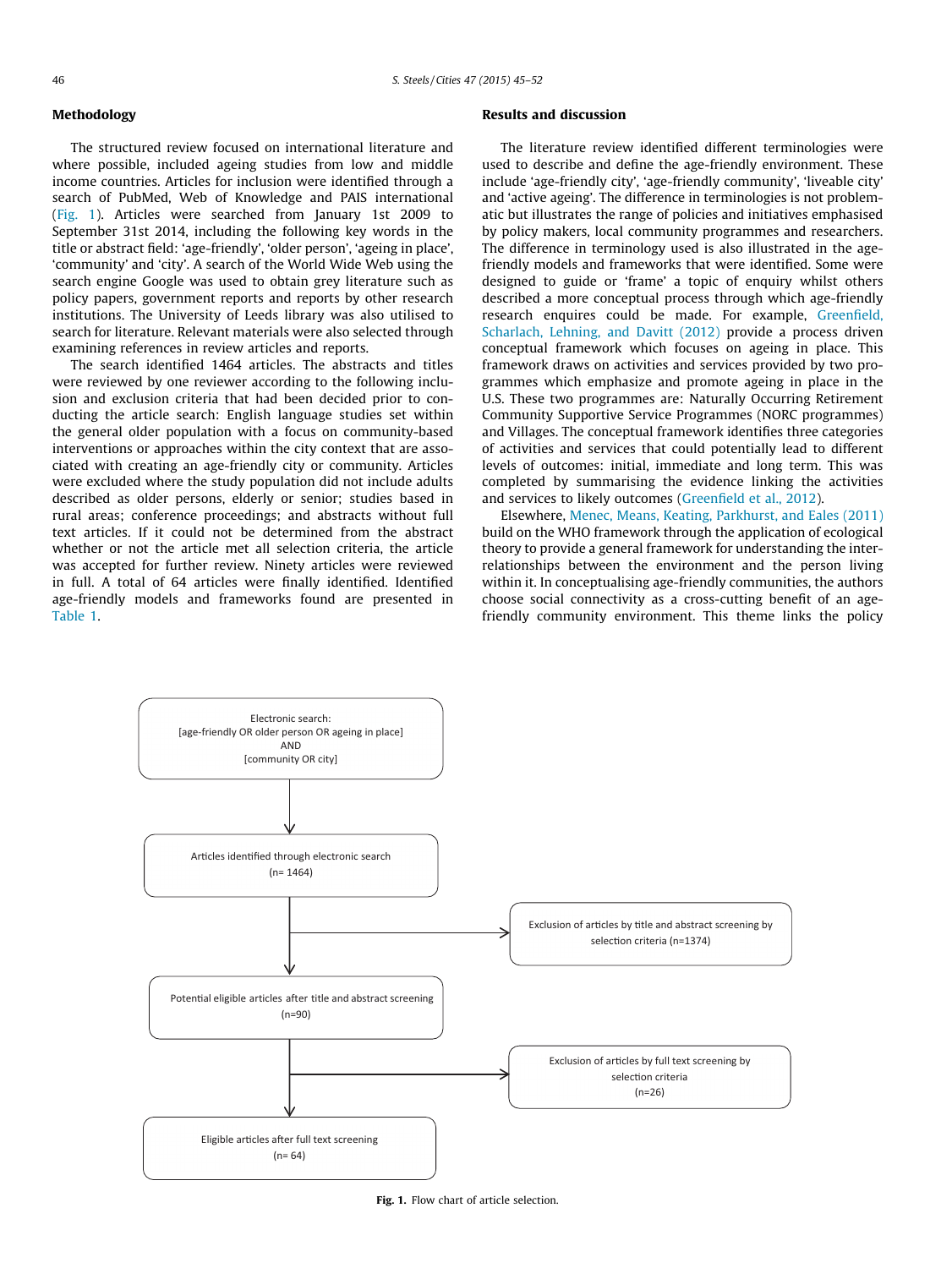#### <span id="page-2-0"></span>Table 1

Key features of an age-friendly city or community by selected models and frameworks.

| Name of<br>framework/model               | Author (Year)                                        | Country        | Key features of age-friendly framework/model                                                                                                                                                                                                                                                                                                                                                                                                                                                                                                                                                                              |
|------------------------------------------|------------------------------------------------------|----------------|---------------------------------------------------------------------------------------------------------------------------------------------------------------------------------------------------------------------------------------------------------------------------------------------------------------------------------------------------------------------------------------------------------------------------------------------------------------------------------------------------------------------------------------------------------------------------------------------------------------------------|
| <b>WHO Active Ageing</b><br>framework    | World Health Organisation<br>(2002)                  | Global         | • Centred on promoting and encouraging active ageing<br>• There are three pillars of active ageing: health, participation and security<br>• Guided by the UN principles for older people<br>• Policy decisions should be based on determinants of active ageing (health and social services,<br>behavioural determinants, personal determinants, physical environment, social determinants<br>and economic determinants)                                                                                                                                                                                                  |
| Positive Ageing<br>framework             | New Zealand Ministry of<br>Social Development (2007) | New<br>Zealand | • Devised to improve opportunities for older people to participate in the community<br>• Framework allows ageing policies to be understood and developed<br>• Includes ten areas of policy focus: income, health, housing, transport, living in the community,<br>Māori cultural identity, access to facilities and services, attitudes, employment, and<br>opportunities<br>• Each policy focus has a central outcome<br>• Indicators allocated to each area of focus                                                                                                                                                    |
| Social Connectivity<br>framework         | Menec et al. (2011)                                  | Canada         | • Use an ecological perspective to form their framework<br>• The framework is centred on the older person, followed by family and friends, the community<br>environment and the policy environment<br>• The concept of social connectivity as a basic beneficial outcome is used to connect the person to<br>the policy environment<br>• The community environment is made up of the following areas: physical environment; hous-<br>ing; social environment; communication and participation; transportation options; informal<br>and formal community supports and health services; and opportunities for participation |
| Healthy Ageing in<br>Canada<br>framework | Health Canada (2006)                                 | Canada         | • Three mechanisms (supportive environments, mutual aid and self-care) in centre of framework<br>are used to pursue vision<br>• Includes five principles: dignity, independence, participation, fairness and security<br>• Includes five areas of policy focus: social connectedness, physical activity, healthy eating, falls<br>prevention and tobacco control                                                                                                                                                                                                                                                          |
| The AdvantAge<br>framework               | The AdvantAge Initiative<br>(2002)                   | U.S.A.         | • Has a primary goal: to create an elder friendly community<br>• Uses four categories/domains of activities and services: address basic needs, promotes social<br>and civic engagement, optimises physical and mental health and well-being, and maximises<br>independences for frail and disabled<br>• Outcomes measured by 33 indicators<br>• Indicators grouped according to domains                                                                                                                                                                                                                                   |
| <b>Conceptual Process</b><br>framework   | Greenfield et al. (2012)                             | U.S.A.         | • Process driven framework based on grassroots/age-friendly community programmes<br>• Internal and external resources include staff, volunteers, service delivery and planning entities<br>• Resources feed into activities and services which are grouped into 3 categories: Civic engage-<br>ment and empowerment activities, social relationship building activities and services to<br>enhance access to resources<br>• Activities and services feed into initial and intermediate outcomes, which enhance capacity to                                                                                                |
| Manchester Valuing<br>Older People       | <b>Manchester City Council</b><br>(2009)             | U.K.           | age in place (long term goal)<br>• Focused on a community-centred approach with older person participation<br>• Encourages multi-stakeholder engagement, developing academic, local authority and expert<br>partnerships<br>• Activities focus on six key areas: outdoor spaces and building, social participation, respect and<br>social inclusion, civic participation and employment, communication and information, and<br>community support and health services<br>• Outcomes measured using ten indicators                                                                                                          |

environment to the older person through the community environment, family and friends. This allows for all levels of influence to be important through focusing on maximising social connectivity via the different domains within the community environment ([Menec](#page-6-0) [et al., 2011\)](#page-6-0).

Although these frameworks and models could be thought of as simplifying the complex reality of ageing in an urban area, they cover a range of ageing concerns that cut across the social and physical aspects of the environment. Specific areas outlined in models and frameworks include: the physical environment, housing, transportation, economic determinants, social determinants, health and social services, communication, information, social connectedness, social participation, physical activity, civic engagement, personal determinants and further education [\(Ambigga](#page-6-0) [et al., 2011; Lui, Everingham, Warburton, Cuthill, & Bartlett,](#page-6-0) [2009; Ng, Broekman, Niti, Gwee, & Kua, 2009; NZMoSD, 2007;](#page-6-0) [Oxley, 2009; WHO, 2007b\)](#page-6-0).

Furthermore, although these frameworks and models were created for specific ageing programmes, some, like the AdvantAge Initiative and New Zealand Positive Ageing framework address the need to monitor and evaluate interventions utilising a set of indicators to measure progress [\(Feldman & Oberlink, 2003;](#page-6-0)

[NZMoSD, 2007](#page-6-0)). Others, such as the model by [Greenfield et al.](#page-6-0) [\(2012\),](#page-6-0) describe some of the processes that link the social and physical environment in policy formation. Despite these differences, all frameworks and models identified are centred on creating an age-friendly community.

Another key feature of these frameworks and models is consideration of partnerships, including community participation and stakeholder involvement. Engagement with other stakeholders is noted in the literature which calls for multi-level and multi-sector stakeholder engagement [\(Buffel, Phillipson, & Scharf, 2012;](#page-6-0) [Naaldenberg et al., 2009; Plouffe & Kalache, 2011; Smith,](#page-6-0) [Lehning, & Dunkle, 2013\)](#page-6-0), including the concerns of older persons to ensure relevant age-friendly interventions ([Beard & Petitot,](#page-6-0) [2010](#page-6-0)). However, it was noted that not all frameworks and models utilise government (either local or national) involvement due to the community led focus of the age-friendly programmes.

In comparing different frameworks and models, those identified originated from the developed world (New Zealand, U.S.A., U.K. and Canada). Furthermore, these frameworks and models are based on ageing studies or initiatives in the developed world. Only the WHO Active Ageing framework provided a global perspective in tackling ageing populations from a variety of settings. However, this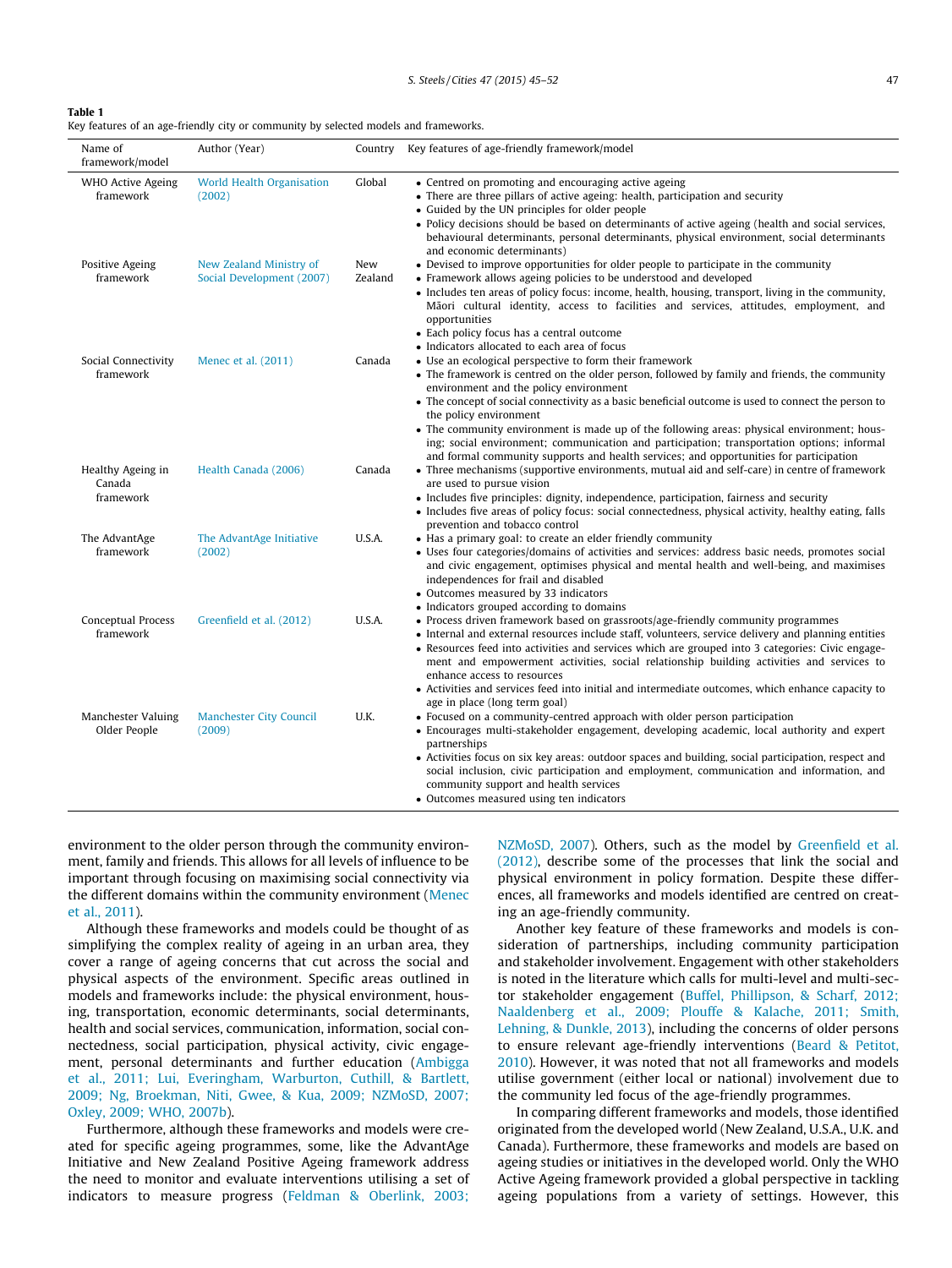framework lacks the user-friendliness noted in other frameworks and would benefit from more clearly defined actions and outcome measures within the guide. It also focuses on many health and ageing issues in the developed world rather presenting a balanced view of ageing issues.

What is lacking is an ageing framework or model that can be used in both the developed and developing worlds. Such a framework could be used to assist governments, policy makers and local communities to address ageing issues. By combining elements of best practice from existing ageing frameworks, a global framework could provide guidance to encourage potential ageing policies and interventions. This would be useful for those new to the agefriendly concept or those who are starting to address the older population in their cities or communities.

#### An interconnected physical and social environment

While studies have focused on particular issues related to the physical or social environment (for example, access to green spaces, home adaptations and volunteering), some studies bridge concerns in both physical and social aspects of the environment. For example, the provision of reliable, affordable and accessible public transportation is an important factor in encouraging and enabling older persons to participate in family and community life ([Rosenbloom, 2009; Zeitler, Buys, Aird, & Miller, 2012\)](#page-7-0), as well as assisting older persons to remain mobile and independent ([Broome, Nalder, Worrall, & Boldy, 2010; Broome, Worrall,](#page-6-0) [Fleming, & Boldy, 2012; Coronini-Cronberg, Millett, Laverty, &](#page-6-0) [Webb, 2012; Pangbourne, Aditjandra, & Nelson, 2010\)](#page-6-0). Furthermore, well-maintained footpaths, the provision of bus shelters and nearby bus stops can result in older persons feeling less isolated, as well as enabling mobility and walkability. This can result in positive health benefits and increase feelings well-being through social inclusion and participation ([Zeitler et al., 2012\)](#page-7-0).

Other studies have noted the complex and multifactorial relationship between housing and health in older people [\(Pérez](#page-7-0) [Martín et al., 2012; Rioux & Werner, 2011](#page-7-0)). In particular, there have been multiple studies testing interventions to enable older persons to age in place. These interventions centre on adaptations within the home, such as the placement of handrails, bathroom modifications and non-slip steps, can further enable older persons to age in place [\(Boldy, Grenade, Lewin, Karol, & Burton, 2011;](#page-6-0) [Costa-Font, Elvira, & Mascarilla-Miro, 2009\)](#page-6-0). Modifications within the home can also reduce hazards which can lead to the hospitalisation of older people [\(Donald, 2009](#page-6-0)). Home care assistance and technological devises (such as panic buttons) can also reduce injuries and other risks to enable older persons to age in place and retain independence for longer ([Simpson, 2010](#page-7-0)). This is because relocating to a care home can bring about feelings of disempowerment as independence is lost through have to adhere to new routines, decisions with consultations and negative attitudes of care home staff [\(Cheng, Rosenberg, Wang, Yang, & Li, 2011; Hellstrom](#page-6-0) [& Sarvimaki, 2007\)](#page-6-0).

A positive social environment can provide social support, opportunities for education, learning, employment and volunteering, and participation in community activities [\(Scharlach &](#page-7-0) [Lehning, 2013\)](#page-7-0). Participating in a range of activities can assist in fostering and maintaining supportive relationships with both family members and the local community [\(Yur'yev et al., 2010](#page-7-0)). For example, remaining engaged in life-long learning or undertaking further training through formal or informal courses can also assist older people in developing new skills. New skills can create or enhance self-confidence and coping strategies, allowing older persons to stay independent as they age. Further training and changes to the level of work in employment can help retain older people in the workforce ([Yazaki, 2002\)](#page-7-0). In particular, reduced or flexible

working hours have been shown to maintain the health and lifestyle of older persons [\(Kang, Lee, Lee, Linton, & Shim, 2013; Sato,](#page-6-0) [2001\)](#page-6-0), whilst enhancing job satisfaction and a sense of value and usefulness within the community ([Moranda, 2011](#page-7-0)). This suggests that an enabling social environment is as important as the physical environment in determining well-being in late life ([Lui et al.,](#page-6-0) [2009\)](#page-6-0).

More recently, some studies have emphasised the importance of intergenerational opportunities for social integration and interaction between older and younger persons [\(Emlet & Moceri, 2012;](#page-6-0) [Engels & Liu, 2011; Scharlach & Lehning, 2013\)](#page-6-0). This is shifting the age-friendly focus away from elderly persons to one where social and physical facilities centred on older persons are mutually beneficial to all persons regardless of age. For example, a study by [Broome, Nalder, Worrall, and Boldy \(2010\)](#page-6-0) of younger and older adult bus users found that both age groups shared barriers and facilitators to bus use. The study suggested that the creation of an age-friendly bus service would also provide benefits for bus users in other age groups ([Broome, Nalder, & Worrall, 2010\)](#page-6-0). In Brazil, a study by [de Souza and Grundy \(2007\)](#page-6-0) found that structured intergenerational activities may have positive benefits on some aspects of social capital for both adolescents and elderly people.

Social inclusion is a key theme identified within the literature of intergenerational interaction. There is a focus on changing the behaviour and education of younger generations, as well as the physical environment and the positive effects of this on older people ([Yur'yev et al., 2010](#page-7-0)) and in other age groups [\(Emlet & Moceri,](#page-6-0) [2012\)](#page-6-0). Furthermore, there is a large body of research that shows how important social relationships are to the well-being of people of all ages ([Eheart, Hopping, Power, Mitchell, & Racine, 2009\)](#page-6-0). As an example, Generations of Hope Community (GHC) is a programme set up in Illinois, U.S., where children adopted from foster care can find permanent homes and develop intergenerational relationships in a specially designed community. Residents of GHC are a mix of older persons and families with children or young persons. GHC changes the concept of interventions within a community to the community as the intervention, through intergenerational relations and community engagement [\(Eheart et al., 2009](#page-6-0)). However, the challenge is to be able to replicate this concept outside of the small community context to that of the urban setting.

On a smaller scale of the GHC project, participating in social, cultural, leisure and religious activities both the community and with family can assist in fostering and maintaining supportive relationships. Linked to the notion of social participation was affordability of community programmes. Age-friendly community initiatives identified often relied on private funding or donations, such as the Naturally Occurring Retirement Community Supportive Service Programs (NORC). Integrating these activities with public services and funding would allow long term sustainability of such activities. These studies demonstrate not only the importance of the role played by supportive friends and family, but how access to formal support services and resources can encourage and facilitate intergenerational integration within communities.

#### Intersectoral collaboration and political commitment

It was found that age-friendly initiatives were characterised by intersectoral collaborations. In particular, national governments, research institutions and grassroots organisations play an important role in developing and implementing age-friendly initiatives. Within government organisations, collaborations often involved regional or national government and local authority officials from a variety of government sectors and ministries such as education, employment, housing, social security and urban planners, as well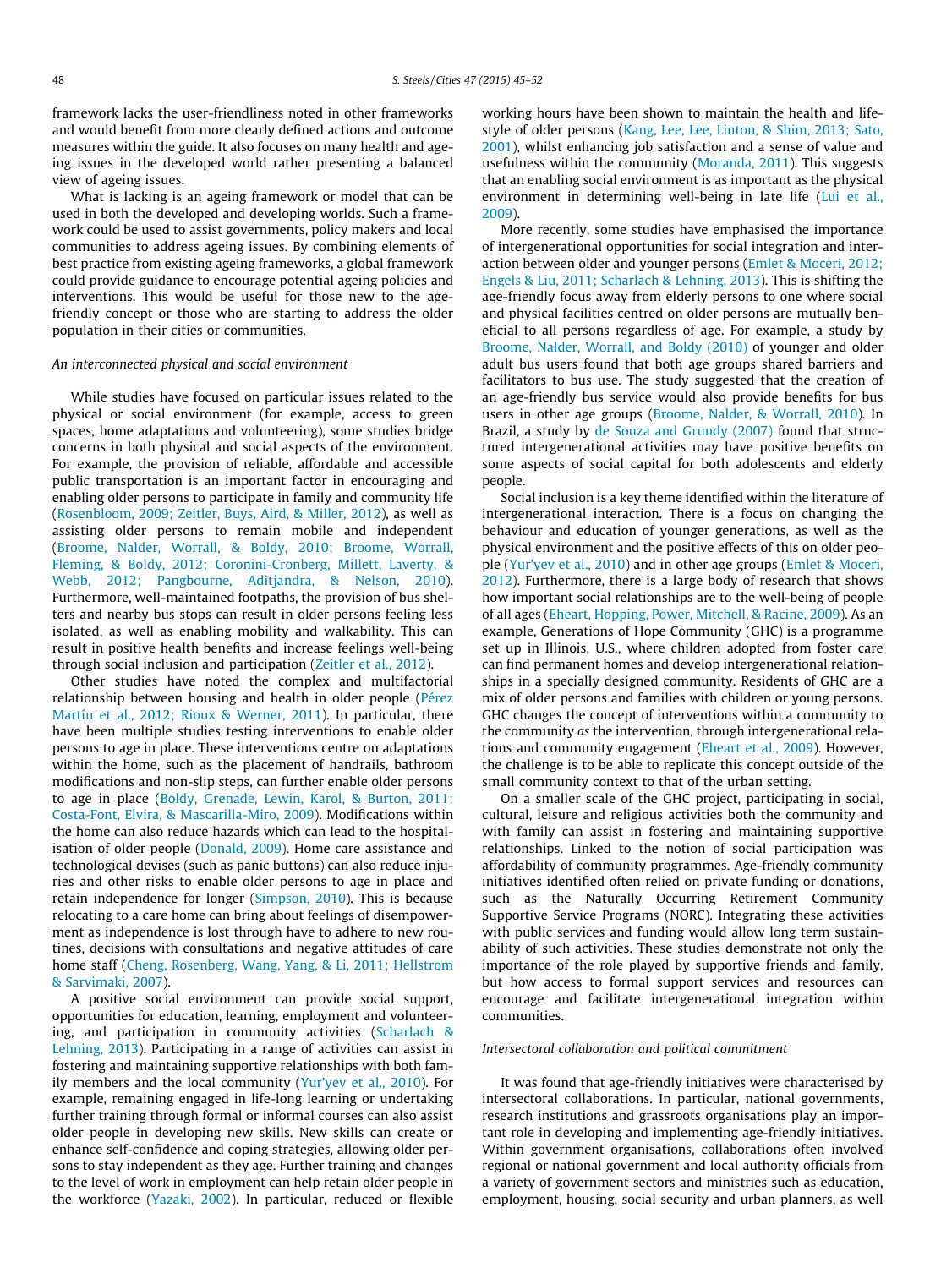as health and social services. It was noted that changes in the role of government at both the national and local levels (such as the shift from an authoritarian to representative democracy) and level of influence by other factors (such as reduced financial resources or political influences) can also affect the success and support of agefriendly initiatives [\(PHAC, 2006\)](#page-7-0). Furthermore, it is important to acknowledge that international and national trends can influence ageing interventions and policies at the urban level ([Galea,](#page-6-0) [Freudenberg, & Vlahov, 2005](#page-6-0)).

Outside of government, the involvement of non-governmental organisations (NGOs), not-for-profits and other forms of civil society organisations were a feature of some age-friendly initiatives. Multi-stakeholder collaborations can enable different groups of people with a common goal to work together. The literature suggested that these collaborations included activities that are targeted specifically to those approaching old age or older persons themselves ([Alpay et al., 2004; Hanson & Emlet, 2006; Masotti,](#page-6-0) [Fick, Johnson-Masotti, & Macleod, 2006; Paganini-Hill, 2013;](#page-6-0) [Simpson, 2010; Tam, 2013](#page-6-0)). For example, the Healthy Ageing in Canada report illustrates the importance of national governments working with regional governments, research institutions and other organisations to address ageing issues [\(PHAC, 2006](#page-7-0)). This provides a supportive environment in which different stakeholders can work together to achieve the same outcomes, exchange knowledge and combine resources. Thus, seeking out and engaging with multiple stakeholders allows the age-friendly agenda to be integrated into different sectors and should be continued and encouraged.

Another theme to emerge through the literature was the involvement and consultation of older persons in age-friendly initiatives. Including older people and their caregivers in the development process has the potential to create useful local interventions. The literature review reported successful initiatives involving older persons in the planning, implementation and evaluation process ([Hanson et al., 2007; McGarry & Morris, 2011; Zeitler et al.,](#page-6-0) [2012\)](#page-6-0). For example in Manchester, consultations with older persons were included as part of Manchester's ageing strategy ([McGarry & Morris, 2011\)](#page-6-0). In New York, local authorities, the police and community organisations worked closely with older persons residing on the Westside to identify and secure resources for the neighbourhood. This support resulted in older residents feeling safe and more engaged and informed as a community ([Kopper,](#page-6-0) [2009](#page-6-0)). Thus, the 'bottom-up' approach of including older persons in the planning, implementation and evaluation process can allow relevant age-friendly programmes and activities to be formulated.

#### Critique

From examining the literature on age-friendly cities, the review identified several gaps in the literature. First, most of the research published is focused on the urban setting in the developed world. There were few studies that focussed on age-friendly initiatives in the developing world, particularly in what are described as low income countries. Low and middle income countries will experience the most rapid and dramatic demographic change: it is estimated that in five decades, just over 80% of the world's older people will be living in developing countries compared with 60% in 2005 [\(UNDESA, 2013\)](#page-7-0). Where studies discussed age-friendly initiatives from the context of the developing world, similar ageing issues were reported, but with fewer resources to tackle these issues. Furthermore, it was apparent that cultural and socioeconomic influences can influence the success of age-friendly interventions in low and middle income countries ([Ambigga et al.,](#page-6-0) [2011; Cheng et al., 2011; Glass, Gao, & Luo, 2013; James et al.,](#page-6-0) [2012; Rose, Hennis, & Hambleton, 2008](#page-6-0)). For example, a study in China by [Glass et al. \(2013\)](#page-6-0) found that family oriented long term care is no longer sustainable. Changes in Chinese society such as the one child policy, rural to urban migration and the increase of female working professionals have reduced the availability of traditional family care givers. Therefore long term care will need to be formally supplemented by formal health and social care services. However, cultural influences (most notably filial piety) will need to be considered when developing these services to ensure both the older service user and the family are supported through the process [\(Glass et al., 2013](#page-6-0)).

Elsewhere, a study by [Ng, Nyunt, Chiam, and Kua \(2011\)](#page-7-0) of elderly persons in Singapore suggested that religious beliefs could affect health beliefs and the use of mental health services. Compared to those with no religious affiliation, elderly persons with religious affiliations showed higher prevalence of mental health problems, yet reported less frequent treatment by healthcare professionals. However, education was reported as a factor in whether older persons sought treatment. Those less formally educated were found to have stronger religious affiliations [\(Ng](#page-7-0) [et al., 2011](#page-7-0)). Level of education was also found to be an important factor in [Minhat and Amin's \(2012\)](#page-6-0) study of leisure participation of elderly persons in Malaysia. Compared to those with low educational levels, better educated elderly persons were found to engage in leisure participation and have better health status ([Minhat &](#page-6-0) [Amin, 2012\)](#page-6-0). There findings suggests that policy makers and healthcare providers should be mindful when delivering information to the elderly, especially to those with lower education levels or cognitive impairment. Therefore, it is important to consider the cultural and socioeconomic influences of local populations when determining types of age-friendly initiatives.

Second, much of the global literature that specifically discusses 'age-friendly communities' is within the context of building 'lifetime homes' and 'lifetime neighbourhoods'. Examples include the AdvantAge Initiative and the Naturally Occurring Retirement Supportive Service Programmes (NORC programmes). These neighbourhoods are focused on supporting older persons at the community level by adapting and changing the urban environment to enable older persons to remain mobile and independent ([Buffel](#page-6-0) [et al., 2012\)](#page-6-0).

Some of these initiatives are linked to government policy, ranging from top-down to bottom-up approaches. Furthermore, a number of approaches have been used when looking more broadly at ageing studies within the urban environment. Whilst some initiatives are focused on the physical environment, others are focused on the social environment. However, a common link between many of these initiatives is the intersectoral collaboration and commitment between authorities, local communities and other stakeholders.

Third, much of the literature examined about ageing initiatives are based on descriptive studies. The discussion of age-friendly communities has given rise to research that has investigated a range of strategies and practices to meet the needs and life situations of older people in a variety of settings. A key task in monitoring and determining the success of policy implementation is through a form of evaluation or evaluative process. Whilst the studies identified provide substantial detail about the different types of age-friendly initiatives, findings from this review found that there was a lack of documentation on the effectiveness of these specific approaches, as well as the specific evaluation of age-friendly policies and interventions. Without rigorous evaluation, it is impossible to assess the impact of these programmes.

However, evaluations of age-friendly initiatives are possible. For example, the AdvantAge Initiative developed a monitoring framework by synthesising responses from focus group studies conducted with older people and community leaders in the U.S. A set of 33 indicators were developed to enable the evaluation of their initiatives through tracking and benchmarking ([AdvantAge,](#page-6-0)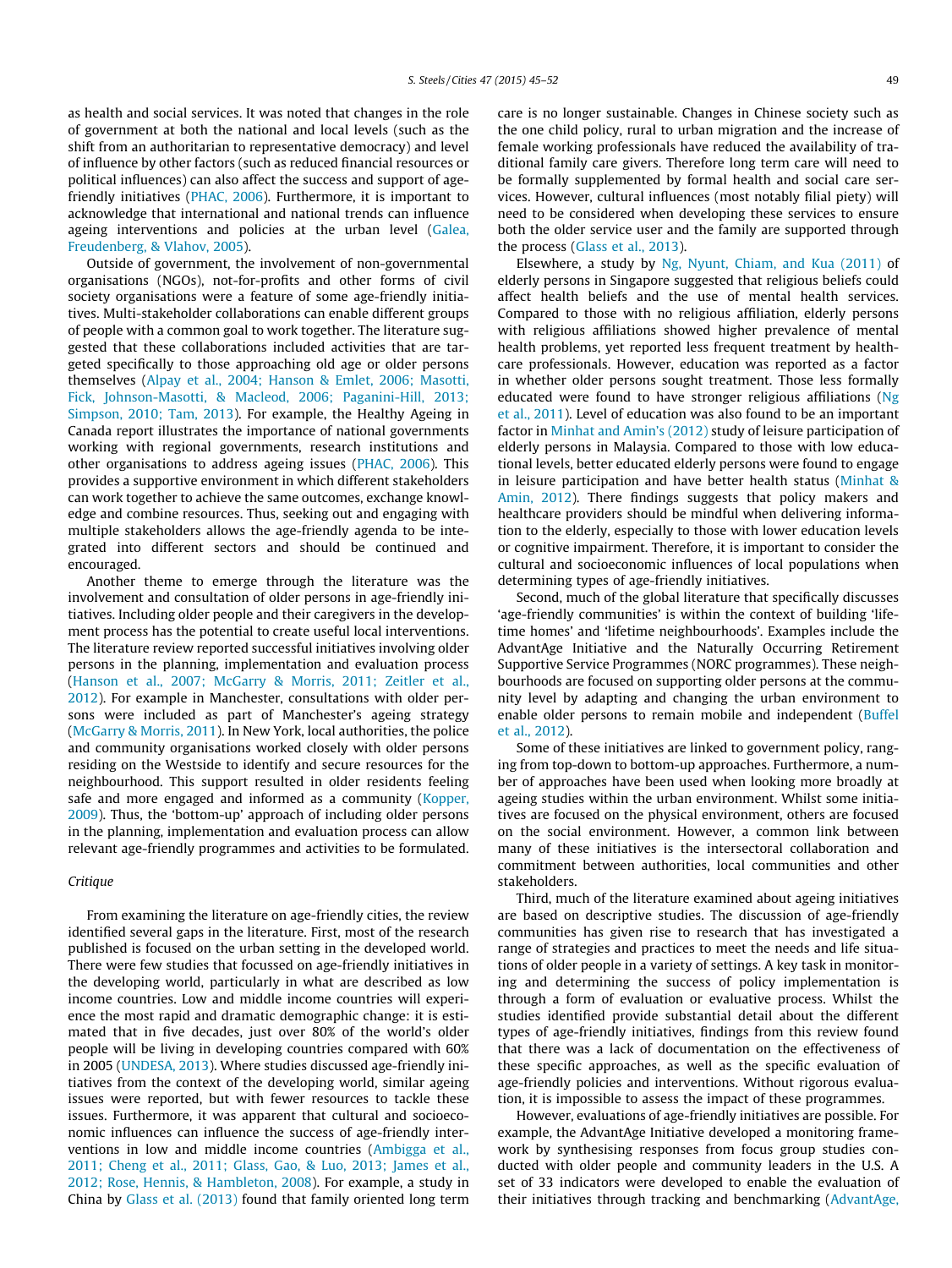[2002; Feldman & Oberlink, 2003](#page-6-0)). This demonstrates that the systematic evaluation of age-friendly initiatives can guide and improve existing programmes.

Finally, linked into this theme of evaluation is the concept of outcome measures. The use of indicators was suggested in the literature as a way of evaluating and measuring age-friendly interventions and activities [\(Beard & Petitot, 2010; Lui et al., 2009;](#page-6-0) [Plouffe & Kalache, 2011\)](#page-6-0). In their description of global age-friendly community initiatives, [Plouffe and Kalache \(2011\)](#page-7-0) suggest the use of outcome indicators to track changes and effects of age-friendly community initiatives. These could then be used to demonstrate the effectiveness of these initiatives as policy interventions to promote health and active ageing.

Some initiatives have utilised of developed indicators to measure ageing related outcomes. As part of their housing research, the Canada Mortgage and Housing Corporation developed a set of indicators to measure the effects of the built environment on older person's independence, health, quality of life and well-being. These indicators were devised for local planner in Canada as a tool to monitor and set goals related to the needs of an ageing population. These indicators are focused on six areas: neighbourhood walkability, transportation options, access to services, housing choice, safety and community engagement in civic activities [\(CMHC,](#page-6-0) [2008\)](#page-6-0).

Elsewhere, the New Zealand Ministry of Social Development have established a regular monitoring of older persons as part of the New Zealand Positive Ageing Strategy. The indicators used form part of their monitoring framework, using a wide range of readily available data sources, such as census data to inform these indicators. The indicator framework is based on ten domains including income, health, housing, transport, living in the community, Māori cultural identity and access to facilities and services. Each domain has a desired outcome, with indicators allocated to each domain ([Development, 2007](#page-6-0)). The New Zealand Office for Senior Citizens reports annually on the progress and achievements related to the priority goals and action plans ([NZMoSD, 2007](#page-7-0)).

In linking ageing indicators to existing data sources, [Kendig](#page-6-0) [et al. \(2012\)](#page-6-0) were able to link population survey data to administrative data at the local level. Although no indicator framework was developed, the study showed a novel approach to using service data at the local level to inform policy and planning. These studies illustrate the potential of utilising existing sources of data and information to assist in monitoring ageing interventions, activities and services. However, these indicators and frameworks are limited to the monitoring and evaluation of programme specific age-friendly initiatives and outcomes which will limit their utility for investigating ageing issues in the broader urban, rural and suburban contexts.

The development of indicators should be robust and rigorous to ensure that they are sustainable and used themselves by policy makers, government, local communities and other organisations. Guidance should be given in how to interpret indicators and any methods or data used should be open and accessible to all. This will ensure that the misinterpretation of data or indicator is limited or eliminated, as well as ensuring transparency. Indicators could be informed by readily available data. This has many benefits as the validity and reliability of those indicators are likely to have been validated, with no additional data gathering needed. Furthermore, reductions in resources and finances can influence the sustainability of data collection for indicators as well as the upkeep of them.

Summative measures at the macro level can conceal disparities within a city which are important to identify and address. Where possible, indicators should be sensitive to this. If not, indicators that can be disaggregated and stratified (e.g. gender, age, socioeconomic statues) are needed. It is suggested that repeated measurements should be allowed to determine trends and monitor progress towards age-friendliness. Beyond the subject of ageing, international and regional institutions as well as policy makers and governments have been actively promoting the use of indicators to monitor their populations. Thus there is scope for the transferability of such indicators to monitor ageing interventions and policies.

Future developments of age-friendly evaluations and outcome measures would need to consider the wider application of such tools and their application in both the developing and developed world. This is because urbanisation and ageing populations are increasing affecting low/middle-income countries. This would also allow for cross-national comparability. However, whilst ageing is mainly occurring in urban areas, rural populations are undergoing similar demographic changes. For example, 33% of Canadian older adults live in rural areas ([Dandy & Bollman, 2008](#page-6-0)). In recent years several provinces in Canada have launched age-friendly initiatives in rural areas after discussions with rural communities identified age-friendly features that were similar to those in cities ([Menec](#page-6-0) [et al., 2013](#page-6-0)). Transportation issues were found to be magnified in rural areas, as well as a lack of access to social and healthcare services ([Canada, 2006\)](#page-6-0). Therefore, it is important that policy makers consider their ageing populations in both urban and rural areas.

# Conclusion

The urban living environment presents a complex setting in which to promote the well-being and contributions of older people in both the developed and developing world. The WHO Global Network of Age-Friendly Cities and Communities has encouraged cities to adopt an age-friendly approach to urban interventions. However, to meet the challenges of ageing in the urban environment, it is important that policy makers create supportive and enabling environments through interventions for their older population. It is these urban structures and services that can affect the way older people age within the urban environment, making the difference between independent or dependent living. To better understand the challenges posed by governments and local authorities in the developing world, more research and discussion is needed on how to manage an ageing population in a resource scarce setting. These factors will assist and facilitate decision making on the creation of age-friendly policies by highlighting which ageing issues may be of concern in developing countries.

The review of the literature on age-friendly initiatives demonstrated that age-friendly initiatives in the social and physical environment alongside multi-stakeholder collaborations are important factors that will help to build a mutually enhancing environment for older people. In particular, policy makers and city planners should be encouraged to take a proactive approach and engage with the older people themselves to create age-friendly cities. However, the author noted a number of gaps in the setting of age-friendly interventions. These settings are limited to small older person communities in small towns or districts of a city (such as the AdvantAge Initiative) or the city as whole. Cities are a diverse mix of communities including different ethnic groups, social and private housing communities and socioeconomic groups. Further research that considered these different groups would allow decision and policy makers to explore how ageing affects these communities and whether age-friendly interventions need to be adjusted to ensure success.

In addition, the variable geographical locations of cities bring about other factors that should be considered within age-friendly interventions. Though winter deaths amongst older persons have been discussed in the literature (such as [Healy, 2003\)](#page-6-0) these are derived from general population-based studies. Research specific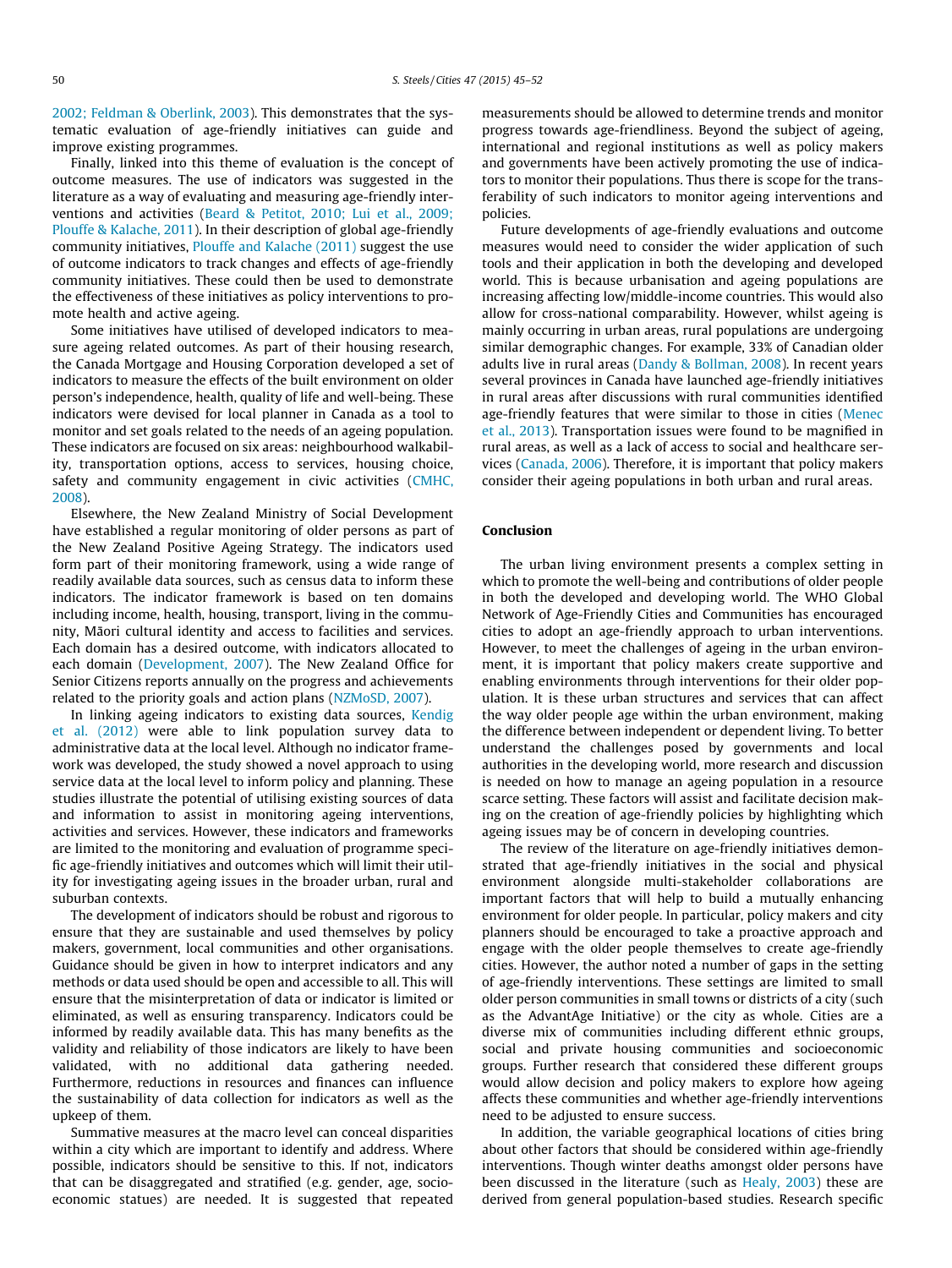<span id="page-6-0"></span>to seasonal changes, both summer and winter as well as dry and wet, and how they may affect older persons would allow for specific interventions to be incorporated into the age-friendly city agenda. Linking into seasonal changes, further research should consider the needs of older persons residing in cities that need to adapt to climate extremes: is there anything that can be done to ensure cities remain age-friendly when faced with climate change? What can be put in place to ensure that cities can quickly respond or adapt to extreme seasonal changes? How might these responses be modified for older populations? Are there any cities that can serve as best practice?

Although some of the studies discussed in this article could be shown to illustrate 'best practice' of age-friendly interventions in a variety of cities, further research is required to determine what elements of these interventions make them successful. In particular, are multi-stakeholder collaborations the key to age-friendly city success? Perhaps it is political involvement and financing; or investment in the social environment? And how does a city ensure that these interventions become sustainable? Further research could start to answer these questions.

To ensure that cities understand the extent of their successes and weaknesses, it is crucial that age-friendly interventions are subject to rigorous evaluation. It was found that existing frameworks and models were specific to the studies that they were designed to monitor and had limited generalizability. The identification and use of indicators for monitoring and evaluation can assist cities understand the extent of their success in carrying out age-friendly interventions and to map out the next steps for further progress. Given that population ageing is already affecting much of the developed world and growing in the developing world, it is important that policy makers and decision makers are better placed to address the implications of ageing populations.

However, regarding the global situation of increasing ageing populations, a common set of indicators that are both applicable and adaptable to a range of country contexts does not yet exist. Nor does a global framework tool exist to support in the monitoring and evaluation process. As a result, further research and development in the creation of a framework tool adaptable to the needs of cities globally would be useful in assisting policy makers and planners evaluate existing age-friendly initiatives. A framework tool could also allow decision making to take place that would help ensure efficient, effective and equitable use of resources in the best age-friendly policies.

#### References

Advantage (2002). What is the AdvantAge initiative?

- [Alpay, L. L., Toussaint, P. J., Ezendam, N. P. M., Rovekamp, T. A. J. M., Graafmans, W.](http://refhub.elsevier.com/S0264-2751(15)00019-0/h0010) [C., & Westendorp, R. G. J. \(2004\). Easing Internet access of health information for](http://refhub.elsevier.com/S0264-2751(15)00019-0/h0010) elderly users. [Health Informatics Journal, 10](http://refhub.elsevier.com/S0264-2751(15)00019-0/h0010), 185–194.
- [Ambigga, K. S., Ramli, A. S., Suthahar, A., Tauhid, N., Clearihan, L., & Browning, C.](http://refhub.elsevier.com/S0264-2751(15)00019-0/h0015) [\(2011\). Bridging the gap in ageing: Translating policies into practice in](http://refhub.elsevier.com/S0264-2751(15)00019-0/h0015) Malaysian Primary Care. [Asia Pacific Family Medicine](http://refhub.elsevier.com/S0264-2751(15)00019-0/h0015), 10.
- [Beard, J. R., & Petitot, C. \(2010\). Ageing and urbanization: Can cities be designed to](http://refhub.elsevier.com/S0264-2751(15)00019-0/h0020) foster active ageing? [Public Health Reviews, 32](http://refhub.elsevier.com/S0264-2751(15)00019-0/h0020), 427–450.
- [Boldy, D., Grenade, L., Lewin, G., Karol, E., & Burton, E. \(2011\). Older people's](http://refhub.elsevier.com/S0264-2751(15)00019-0/h0025) [decisions regarding 'ageing in place': A Western Australian case study.](http://refhub.elsevier.com/S0264-2751(15)00019-0/h0025) [Australasian Journal on Ageing, 30](http://refhub.elsevier.com/S0264-2751(15)00019-0/h0025), 136–142.
- [Broome, K., Nalder, E., & Worrall, L. \(2010\). Age-friendly buses? A comparison of](http://refhub.elsevier.com/S0264-2751(15)00019-0/h0030) [reported barriers and facilitators to bus use for younger and older adults.](http://refhub.elsevier.com/S0264-2751(15)00019-0/h0030) [Australasian Journal on Ageing, 29](http://refhub.elsevier.com/S0264-2751(15)00019-0/h0030), 33–38.
- [Broome, K., Nalder, E., Worrall, L., & Boldy, D. \(2010\). Age-friendly buses? A](http://refhub.elsevier.com/S0264-2751(15)00019-0/h0035) [comparison of reported barriers and facilitators to bus use for younger and](http://refhub.elsevier.com/S0264-2751(15)00019-0/h0035) older adults. [Australasian Journal on Ageing, 29](http://refhub.elsevier.com/S0264-2751(15)00019-0/h0035), 33–38.
- [Broome, K., Worrall, L., Fleming, J., & Boldy, D. \(2012\). Evaluation of flexible bus](http://refhub.elsevier.com/S0264-2751(15)00019-0/h0040) [route transport for older people.](http://refhub.elsevier.com/S0264-2751(15)00019-0/h0040) Transport Policy, 21, 85–91.
- [Buffel, T., Phillipson, C., & Scharf, T. \(2012\). Ageing in urban environments:](http://refhub.elsevier.com/S0264-2751(15)00019-0/h0045) [Developing 'age-friendly' cities.](http://refhub.elsevier.com/S0264-2751(15)00019-0/h0045) Critical Social Policy, 32, 597–617.
- Canada, G. O. (2006). [Age-friendly rural and remote communities—A guide](http://refhub.elsevier.com/S0264-2751(15)00019-0/h0050). Vancouver, [Canada: Federal/Provincial/Territorial Ministers Responsible for Seniors.](http://refhub.elsevier.com/S0264-2751(15)00019-0/h0050)
- [Cheng, Y., Rosenberg, M. W., Wang, W., Yang, L., & Li, H. \(2011\). Ageing, health and](http://refhub.elsevier.com/S0264-2751(15)00019-0/h0055) [place in residential care facilities in Beijing, China.](http://refhub.elsevier.com/S0264-2751(15)00019-0/h0055) Social Science and Medicine, 71[, 365–372](http://refhub.elsevier.com/S0264-2751(15)00019-0/h0055).
- CMHC (2008). Research highlight: Community indicators for an ageing population [Online]. Ontario: Canada Mortgage and Housing Corporation.
- [Coronini-Cronberg, S., Millett, C., Laverty, A. A., & Webb, E. \(2012\). The impact of a](http://refhub.elsevier.com/S0264-2751(15)00019-0/h0065) [free older persons' bus pass on active travel and regular walking in England.](http://refhub.elsevier.com/S0264-2751(15)00019-0/h0065) [American Journal of Public Health, 102](http://refhub.elsevier.com/S0264-2751(15)00019-0/h0065), 2141–2148.
- [Costa-Font, J., Elvira, D., & Mascarilla-Miro, O. \(2009\). Ageing in place? Exploring](http://refhub.elsevier.com/S0264-2751(15)00019-0/h0070) [elderly people's housing preferences in Spain.](http://refhub.elsevier.com/S0264-2751(15)00019-0/h0070) Urban Studies, 46, 295–316.
- [Dandy, K., & Bollman, R. \(2008\). Seniors in rural Canada.](http://refhub.elsevier.com/S0264-2751(15)00019-0/h0075) Rural and Small Town [Canada Bulletin, 7](http://refhub.elsevier.com/S0264-2751(15)00019-0/h0075), 1–56.
- [de Souza, E. M., & Grundy, E. \(2007\). Intergenerational interaction, social capital and](http://refhub.elsevier.com/S0264-2751(15)00019-0/h0080) [health: Results from a randomised controlled trial in Brazil.](http://refhub.elsevier.com/S0264-2751(15)00019-0/h0080) Social Science and Medicine, 65[, 1397–1409](http://refhub.elsevier.com/S0264-2751(15)00019-0/h0080).
- Development, N. Z. M. O. S. (2007). Positive ageing indicators 2007. Wellington: Ministry of Social Development.
- [Donald, I. P. \(2009\). Housing and health care for older people.](http://refhub.elsevier.com/S0264-2751(15)00019-0/h0090) Age and Ageing, 38, [364–367](http://refhub.elsevier.com/S0264-2751(15)00019-0/h0090).
- [Eheart, B. K., Hopping, D., Power, M. B., Mitchell, E. T., & Racine, D. \(2009\).](http://refhub.elsevier.com/S0264-2751(15)00019-0/h0095) [Generations of Hope Communities: An intergenerational neighborhood model](http://refhub.elsevier.com/S0264-2751(15)00019-0/h0095) of support and service. [Children and Youth Services Review, 31](http://refhub.elsevier.com/S0264-2751(15)00019-0/h0095), 47–52.
- [Emlet, C. A., & Moceri, J. T. \(2012\). The importance of social connectedness in](http://refhub.elsevier.com/S0264-2751(15)00019-0/h0100) [building age-friendly communities.](http://refhub.elsevier.com/S0264-2751(15)00019-0/h0100) Journal of Ageing Research.
- [Engels, B., & Liu, G. J. \(2011\). Social exclusion, location and transport disadvantage](http://refhub.elsevier.com/S0264-2751(15)00019-0/h0105) [amongst non-driving seniors in a Melbourne municipality, Australia.](http://refhub.elsevier.com/S0264-2751(15)00019-0/h0105) Journal of [Transport Geography, 19](http://refhub.elsevier.com/S0264-2751(15)00019-0/h0105), 984–996.
- [Feldman, P. H., & Oberlink, M. R. \(2003\). The AdvantAge Initiative: Developing](http://refhub.elsevier.com/S0264-2751(15)00019-0/h0110) [community indicators to promote the health and well-being of older people.](http://refhub.elsevier.com/S0264-2751(15)00019-0/h0110) [Family & Community Health, 26](http://refhub.elsevier.com/S0264-2751(15)00019-0/h0110), 268–274.
- [Galea, S., Freudenberg, N., & Vlahov, D. \(2005\). Cities and population health.](http://refhub.elsevier.com/S0264-2751(15)00019-0/h0115) Social [Science and Medicine, 60](http://refhub.elsevier.com/S0264-2751(15)00019-0/h0115), 1017–1033.
- [Galea, S., & Vlahov, D. \(2005\). Urban health: Evidence, challenges, and directions.](http://refhub.elsevier.com/S0264-2751(15)00019-0/h0120) [Annual Review of Public Health, 26](http://refhub.elsevier.com/S0264-2751(15)00019-0/h0120), 341–365.
- Glass, A., Gao, Y., & Luo, J. (2013). China: Facing a long-term care challenge on an unprecedented scale. Global Public Health: An International Journal for Research, Policy and Practice. <http://dx.doi.org/10.1080/17441692.2013.782060>.
- [Greenfield, E. A., Scharlach, A., Lehning, A. J., & Davitt, J. K. \(2012\). A conceptual](http://refhub.elsevier.com/S0264-2751(15)00019-0/h0130) [framework for examining the promise of the NORC program and Village models](http://refhub.elsevier.com/S0264-2751(15)00019-0/h0130) to promote aging in place. [Journal of Aging Studies, 26](http://refhub.elsevier.com/S0264-2751(15)00019-0/h0130), 273–284.
- [Hanson, D., & Emlet, C. A. \(2006\). Assessing a community's Elder-Friendliness: A](http://refhub.elsevier.com/S0264-2751(15)00019-0/h0135) [case example of the AdvantAge Initiative.](http://refhub.elsevier.com/S0264-2751(15)00019-0/h0135) Family and Community Health, 29, [266–278](http://refhub.elsevier.com/S0264-2751(15)00019-0/h0135).
- [Hanson, E., Magnusson, L., Arvidsson, H., Claesson, A., Keady, J., & Nolan, M. \(2007\).](http://refhub.elsevier.com/S0264-2751(15)00019-0/h0140) [Working together with persons with early stage dementia and their family](http://refhub.elsevier.com/S0264-2751(15)00019-0/h0140) [members to design a user-friendly technology-based support service.](http://refhub.elsevier.com/S0264-2751(15)00019-0/h0140) Dementia, 6[, 411–434](http://refhub.elsevier.com/S0264-2751(15)00019-0/h0140).
- Health Canada (2006). Healthy aging in Canada: A new vision, a vital investment from evidence to action, Canada.
- [Healy, J. D. \(2003\). Excess winter mortality in Europe: a cross country analysis](http://refhub.elsevier.com/S0264-2751(15)00019-0/h9005) identifying key risk factors. [Journal of Epidemiology and Community Health, 57](http://refhub.elsevier.com/S0264-2751(15)00019-0/h9005), [784–789](http://refhub.elsevier.com/S0264-2751(15)00019-0/h9005).
- [Hellstrom, U. W., & Sarvimaki, A. \(2007\). Experiences of self-determination by older](http://refhub.elsevier.com/S0264-2751(15)00019-0/h0145)
- [persons living in sheltered housing.](http://refhub.elsevier.com/S0264-2751(15)00019-0/h0145) Nursing Ethics, 14, 413–424. [James, K., Holder-Nevins, D., Morris, C., Eldemire-Shearer, D., Powell, J., & Laws, H.](http://refhub.elsevier.com/S0264-2751(15)00019-0/h0150) [\(2012\). Ageing in place: Implications of morbidity patterns among older](http://refhub.elsevier.com/S0264-2751(15)00019-0/h0150) [persons – Findings from a cross-sectional study in a developing country](http://refhub.elsevier.com/S0264-2751(15)00019-0/h0150) (Jamaica). [Australasian Journal on Ageing, 31](http://refhub.elsevier.com/S0264-2751(15)00019-0/h0150), 170–175.
- [Kang, H. T., Lee, H.-R., Lee, Y. J., Linton, J. A., & Shim, J.-Y. \(2013\). Relationship](http://refhub.elsevier.com/S0264-2751(15)00019-0/h0155) [between employment status and obesity in a Korean elderly population, based](http://refhub.elsevier.com/S0264-2751(15)00019-0/h0155) [on the 2007–2009 Korean National Health and Nutrition Examination Survey](http://refhub.elsevier.com/S0264-2751(15)00019-0/h0155) (KNHANES). [Archives of Gerontology and Geriatrics, 57](http://refhub.elsevier.com/S0264-2751(15)00019-0/h0155), 54–59.
- [Kendig, H. et al. \(2012\). Assessing patterns of home and community care service use](http://refhub.elsevier.com/S0264-2751(15)00019-0/h9010) [and client profiles in Australia: a cluster anaylsis approach using linked data.](http://refhub.elsevier.com/S0264-2751(15)00019-0/h9010) [Health and Social Care in the Community, 20](http://refhub.elsevier.com/S0264-2751(15)00019-0/h9010)(4), 375–387.
- Kopper, L. (2009). Channeling community assets for safe senior living. New York.
- [Lui, C. W., Everingham, J. A., Warburton, J., Cuthill, M., & Bartlett, H. \(2009\). What](http://refhub.elsevier.com/S0264-2751(15)00019-0/h0165) [makes a community age-friendly: A review of international literature.](http://refhub.elsevier.com/S0264-2751(15)00019-0/h0165) [Australasian Journal on Ageing, 28](http://refhub.elsevier.com/S0264-2751(15)00019-0/h0165), 116–121.
- Manchester City Council (2009). Manchester: A Great Place to Grow Older 2010– 2020. Manchester.
- [Masotti, P. J., Fick, R., Johnson-Masotti, A., & Macleod, S. \(2006\). Healthy naturally](http://refhub.elsevier.com/S0264-2751(15)00019-0/h0170) [occurring retirement communities: A low-cost approach to facilitating healthy](http://refhub.elsevier.com/S0264-2751(15)00019-0/h0170) aging. [Community Matters in Healthy Aging, 96](http://refhub.elsevier.com/S0264-2751(15)00019-0/h0170), 1164–1170.
- [McGarry, P., & Morris, J. \(2011\). A great place to grow older: A case study of how](http://refhub.elsevier.com/S0264-2751(15)00019-0/h0175) [Manchester is developing an age-friendly city.](http://refhub.elsevier.com/S0264-2751(15)00019-0/h0175) Working with Older People, 15, [38–46.](http://refhub.elsevier.com/S0264-2751(15)00019-0/h0175)
- [Menec, V. H., Hutton, L., Newall, N., Nowicki, S., Spina, J., & Veselyuk, D. \(2013\). How](http://refhub.elsevier.com/S0264-2751(15)00019-0/h0180) ['age-friendly' are rural communities and what community characteristics are](http://refhub.elsevier.com/S0264-2751(15)00019-0/h0180) [related to age-friendliness? The case of rural Manitoba, Canada.](http://refhub.elsevier.com/S0264-2751(15)00019-0/h0180) Ageing and [Society](http://refhub.elsevier.com/S0264-2751(15)00019-0/h0180), 1–21.
- [Menec, V. H., Means, R., Keating, N., Parkhurst, G., & Eales, J. \(2011\). Conceptualizing](http://refhub.elsevier.com/S0264-2751(15)00019-0/h0185) age-friendly communities. [Canadian Journal on Aging, 30](http://refhub.elsevier.com/S0264-2751(15)00019-0/h0185), 479–493.
- [Minhat, H. S., & Amin, R. M. \(2012\). Sociodemographic determinants of leisure](http://refhub.elsevier.com/S0264-2751(15)00019-0/h0190) [participation among elderly in Malaysia.](http://refhub.elsevier.com/S0264-2751(15)00019-0/h0190) Journal of Community Health, 37, [840–847](http://refhub.elsevier.com/S0264-2751(15)00019-0/h0190).